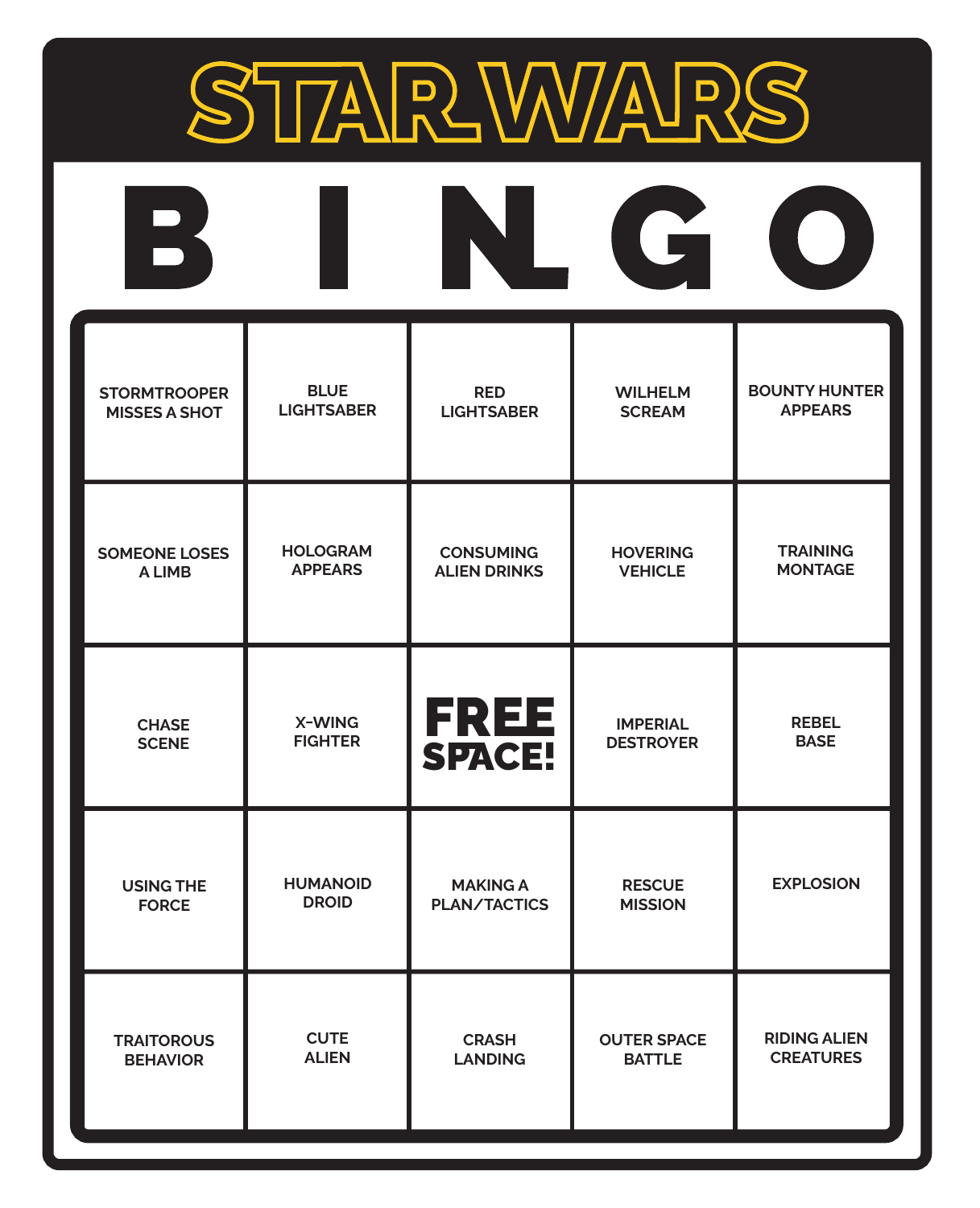

| $\overline{\phantom{a}}$ |                      |                       | Li                  |                     |
|--------------------------|----------------------|-----------------------|---------------------|---------------------|
| <b>USING THE</b>         | <b>MAKING A</b>      | <b>RED</b>            | <b>REBEL</b>        | <b>TRAITOROUS</b>   |
| <b>FORCE</b>             | <b>PLAN/TACTICS</b>  | <b>LIGHTSABER</b>     | <b>BASE</b>         | <b>BEHAVIOR</b>     |
| <b>TRAINING</b>          | <b>EXPLOSION</b>     | <b>SOMEONE LOSES</b>  | X-WING              | <b>RIDING ALIEN</b> |
| <b>MONTAGE</b>           |                      | <b>ALIMB</b>          | <b>FIGHTER</b>      | <b>CREATURES</b>    |
| <b>CRASH</b>             | <b>HUMANOID</b>      | <b>FREE</b><br>SPACE! | <b>WILHELM</b>      | <b>BLUE</b>         |
| <b>LANDING</b>           | <b>DROID</b>         |                       | <b>SCREAM</b>       | <b>LIGHTSABER</b>   |
| <b>CUTE</b>              | <b>STORMTROOPER</b>  | <b>HOLOGRAM</b>       | <b>RESCUE</b>       | <b>OUTER SPACE</b>  |
| <b>ALIEN</b>             | <b>MISSES A SHOT</b> | <b>APPEARS</b>        | <b>MISSION</b>      | <b>BATTLE</b>       |
| <b>IMPERIAL</b>          | <b>BOUNTY HUNTER</b> | <b>CHASE</b>          | <b>CONSUMING</b>    | <b>HOVERING</b>     |
| <b>DESTROYER</b>         | <b>APPEARS</b>       | <b>SCENE</b>          | <b>ALIEN DRINKS</b> | <b>VEHICLE</b>      |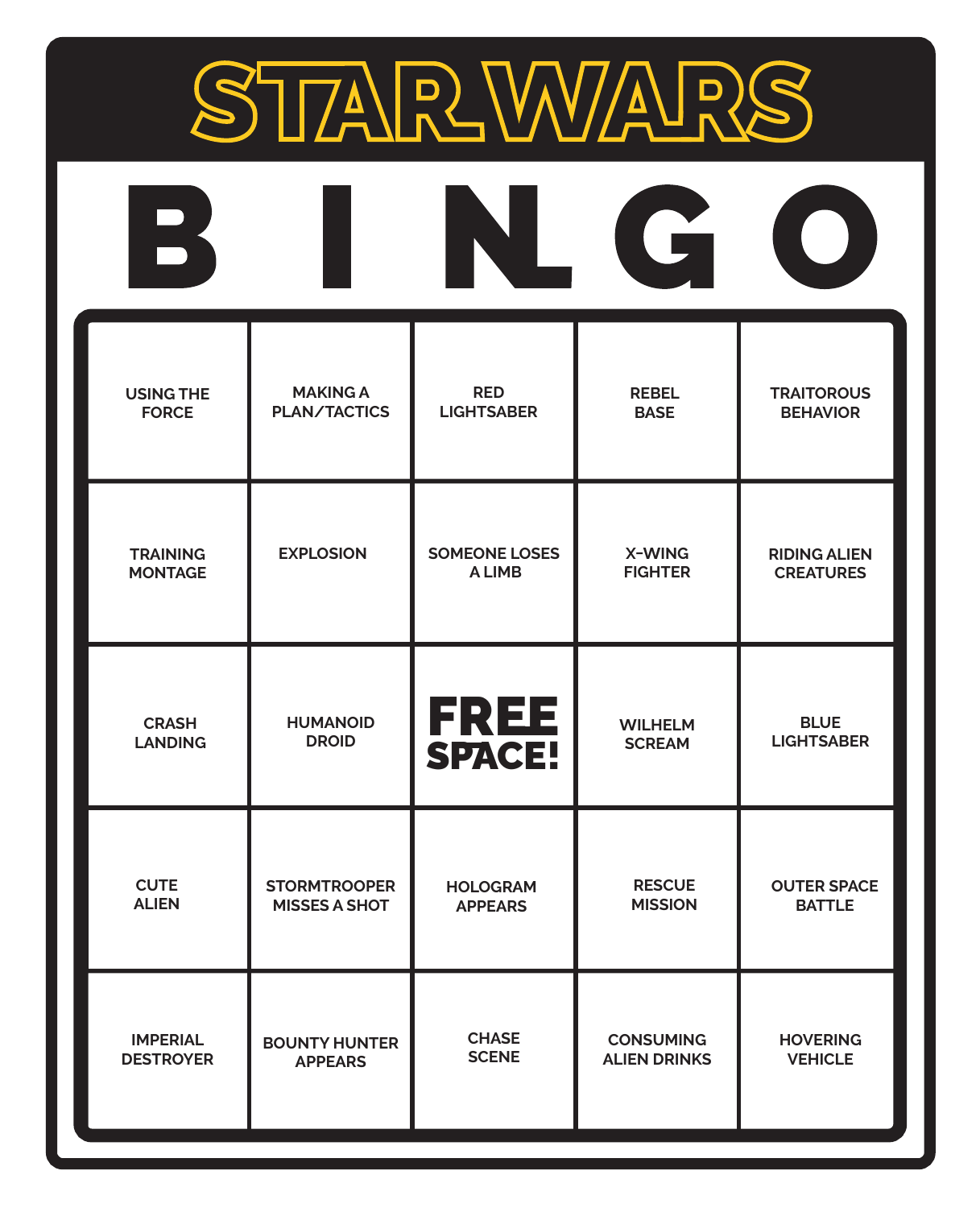

| $\overline{\mathbf{R}}$ |                      |                       | G                   | $\blacksquare$      |
|-------------------------|----------------------|-----------------------|---------------------|---------------------|
| <b>CUTE</b>             | <b>SOMEONE LOSES</b> | <b>CONSUMING</b>      | <b>OUTER SPACE</b>  | <b>TRAINING</b>     |
| <b>ALIEN</b>            | <b>ALIMB</b>         | <b>ALIEN DRINKS</b>   | <b>BATTLE</b>       | <b>MONTAGE</b>      |
| X-WING                  | <b>BLUE</b>          | <b>HOVERING</b>       | <b>IMPERIAL</b>     | <b>HUMANOID</b>     |
| <b>FIGHTER</b>          | <b>LIGHTSABER</b>    | <b>VEHICLE</b>        | <b>DESTROYER</b>    | <b>DROID</b>        |
| <b>HOLOGRAM</b>         | <b>REBEL</b>         | <b>FREE</b><br>SPACE! | <b>CHASE</b>        | <b>RIDING ALIEN</b> |
| <b>APPEARS</b>          | <b>BASE</b>          |                       | <b>SCENE</b>        | <b>CREATURES</b>    |
| <b>EXPLOSION</b>        | <b>RESCUE</b>        | <b>RED</b>            | <b>MAKING A</b>     | <b>CRASH</b>        |
|                         | <b>MISSION</b>       | <b>LIGHTSABER</b>     | <b>PLAN/TACTICS</b> | <b>LANDING</b>      |
| <b>WILHELM</b>          | <b>BOUNTY HUNTER</b> | <b>STORMTROOPER</b>   | <b>USING THE</b>    | <b>TRAITOROUS</b>   |
| <b>SCREAM</b>           | <b>APPEARS</b>       | <b>MISSES A SHOT</b>  | <b>FORCE</b>        | <b>BEHAVIOR</b>     |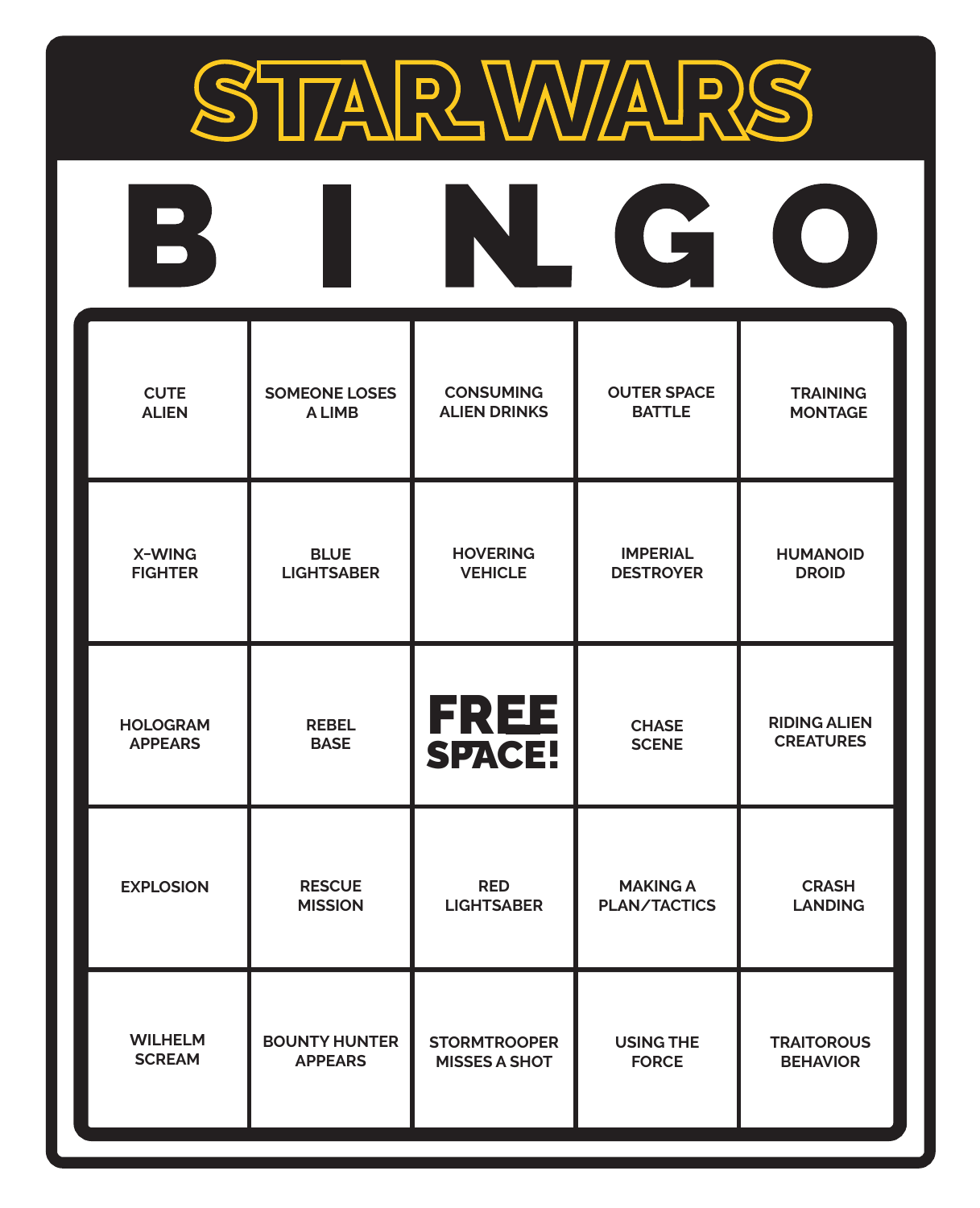

| $\overline{\phantom{a}}$ |                      |                       | G                    |                     |
|--------------------------|----------------------|-----------------------|----------------------|---------------------|
| <b>HOLOGRAM</b>          | <b>IMPERIAL</b>      | <b>BOUNTY HUNTER</b>  | <b>CRASH</b>         | <b>RED</b>          |
| <b>APPEARS</b>           | <b>DESTROYER</b>     | <b>APPEARS</b>        | <b>LANDING</b>       | <b>LIGHTSABER</b>   |
| <b>OUTER SPACE</b>       | <b>SOMEONE LOSES</b> | <b>TRAINING</b>       | <b>STORMTROOPER</b>  | <b>CONSUMING</b>    |
| <b>BATTLE</b>            | <b>ALIMB</b>         | <b>MONTAGE</b>        | <b>MISSES A SHOT</b> | <b>ALIEN DRINKS</b> |
| <b>RESCUE</b>            | <b>CUTE</b>          | <b>FREE</b><br>SPACE! | <b>RIDING ALIEN</b>  | <b>BLUE</b>         |
| <b>MISSION</b>           | <b>ALIEN</b>         |                       | <b>CREATURES</b>     | <b>LIGHTSABER</b>   |
| <b>EXPLOSION</b>         | <b>HOVERING</b>      | <b>HUMANOID</b>       | <b>MAKING A</b>      | <b>TRAITOROUS</b>   |
|                          | <b>VEHICLE</b>       | <b>DROID</b>          | <b>PLAN/TACTICS</b>  | <b>BEHAVIOR</b>     |
| <b>USING THE</b>         | <b>CHASE</b>         | <b>WILHELM</b>        | <b>REBEL</b>         | X-WING              |
| <b>FORCE</b>             | <b>SCENE</b>         | <b>SCREAM</b>         | <b>BASE</b>          | <b>FIGHTER</b>      |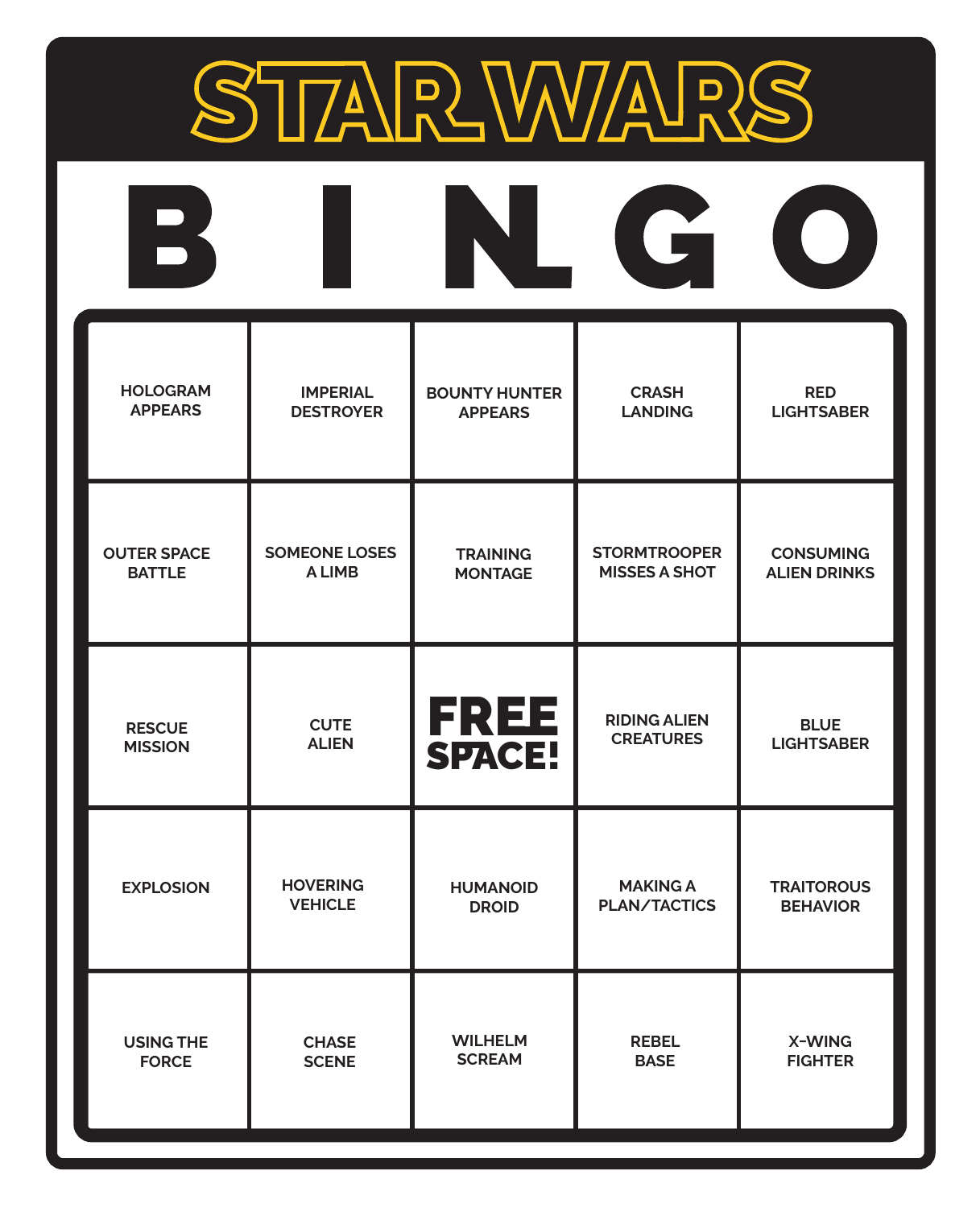

| $\mathbf{B}$        |                      |                       | G                    |                      |
|---------------------|----------------------|-----------------------|----------------------|----------------------|
| <b>CHASE</b>        | <b>WILHELM</b>       | <b>TRAITOROUS</b>     | <b>IMPERIAL</b>      | <b>HOLOGRAM</b>      |
| <b>SCENE</b>        | <b>SCREAM</b>        | <b>BEHAVIOR</b>       | <b>DESTROYER</b>     | <b>APPEARS</b>       |
| <b>CRASH</b>        | <b>BOUNTY HUNTER</b> | <b>TRAINING</b>       | <b>SOMEONE LOSES</b> | <b>STORMTROOPER</b>  |
| <b>LANDING</b>      | <b>APPEARS</b>       | <b>MONTAGE</b>        | <b>ALIMB</b>         | <b>MISSES A SHOT</b> |
| <b>BLUE</b>         | <b>MAKING A</b>      | <b>FREE</b><br>SPACE! | <b>REBEL</b>         | <b>CONSUMING</b>     |
| <b>LIGHTSABER</b>   | <b>PLAN/TACTICS</b>  |                       | <b>BASE</b>          | <b>ALIEN DRINKS</b>  |
| <b>RED</b>          | X-WING               | <b>USING THE</b>      | <b>EXPLOSION</b>     | <b>CUTE</b>          |
| <b>LIGHTSABER</b>   | <b>FIGHTER</b>       | <b>FORCE</b>          |                      | <b>ALIEN</b>         |
| <b>RIDING ALIEN</b> | <b>OUTER SPACE</b>   | <b>RESCUE</b>         | <b>HOVERING</b>      | <b>HUMANOID</b>      |
| <b>CREATURES</b>    | <b>BATTLE</b>        | <b>MISSION</b>        | <b>VEHICLE</b>       | <b>DROID</b>         |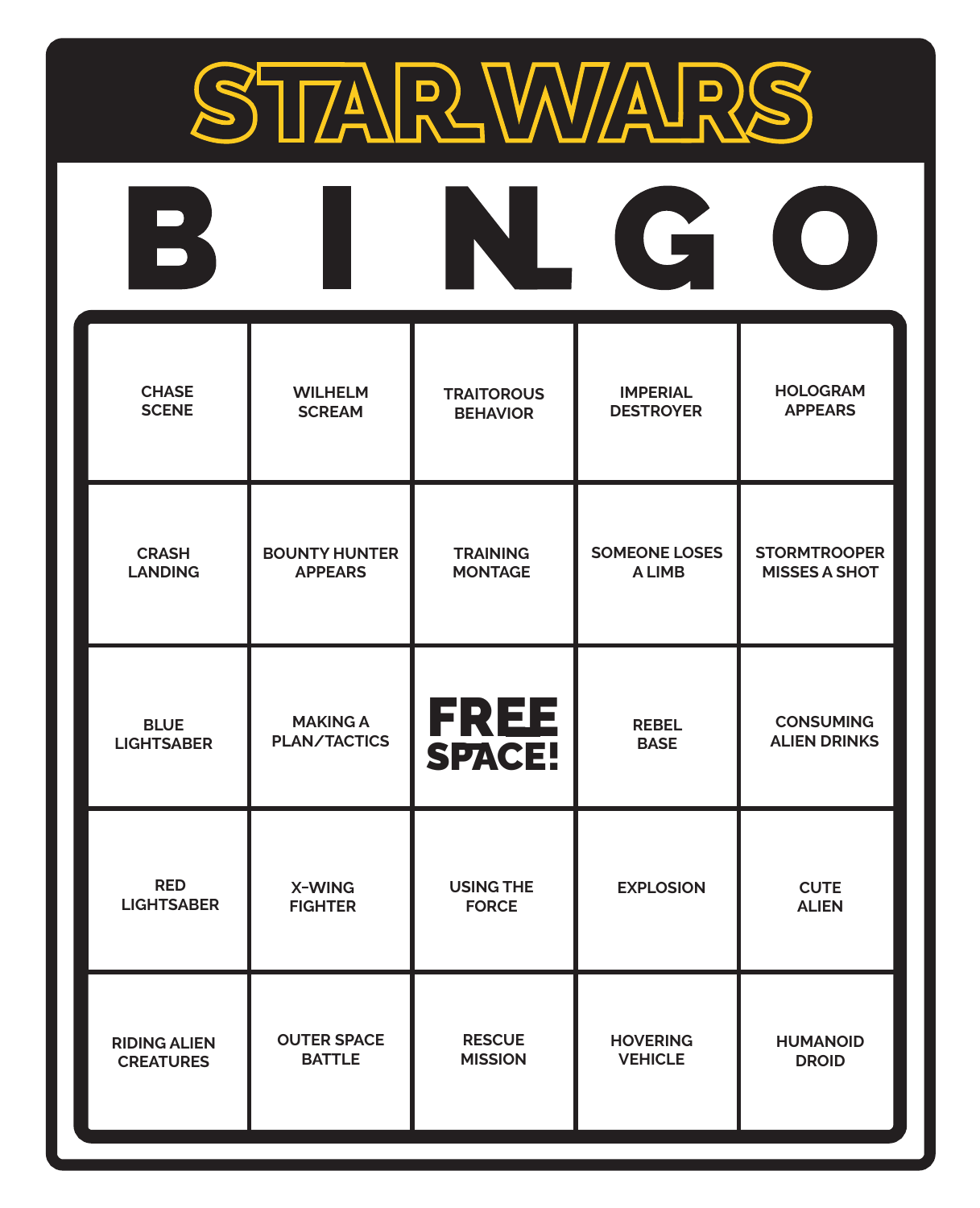

| $\mathbf{B}$        |                      |                       | G                  | $\left(\begin{array}{c} \end{array}\right)$ |
|---------------------|----------------------|-----------------------|--------------------|---------------------------------------------|
| <b>REBEL</b>        | <b>HUMANOID</b>      | <b>WILHELM</b>        | <b>OUTER SPACE</b> | <b>IMPERIAL</b>                             |
| <b>BASE</b>         | <b>DROID</b>         | <b>SCREAM</b>         | <b>BATTLE</b>      | <b>DESTROYER</b>                            |
| <b>RIDING ALIEN</b> | <b>BLUE</b>          | X-WING                | <b>EXPLOSION</b>   | <b>TRAITOROUS</b>                           |
| <b>CREATURES</b>    | <b>LIGHTSABER</b>    | <b>FIGHTER</b>        |                    | <b>BEHAVIOR</b>                             |
| <b>RESCUE</b>       | <b>HOVERING</b>      | <b>FREE</b><br>SPACE! | <b>CUTE</b>        | <b>USING THE</b>                            |
| <b>MISSION</b>      | <b>VEHICLE</b>       |                       | <b>ALIEN</b>       | <b>FORCE</b>                                |
| <b>MAKING A</b>     | <b>TRAINING</b>      | <b>HOLOGRAM</b>       | <b>CRASH</b>       | <b>RED</b>                                  |
| <b>PLAN/TACTICS</b> | <b>MONTAGE</b>       | <b>APPEARS</b>        | <b>LANDING</b>     | <b>LIGHTSABER</b>                           |
| <b>CONSUMING</b>    | <b>STORMTROOPER</b>  | <b>SOMEONE LOSES</b>  | <b>CHASE</b>       | <b>BOUNTY HUNTER</b>                        |
| <b>ALIEN DRINKS</b> | <b>MISSES A SHOT</b> | A LIMB                | <b>SCENE</b>       | <b>APPEARS</b>                              |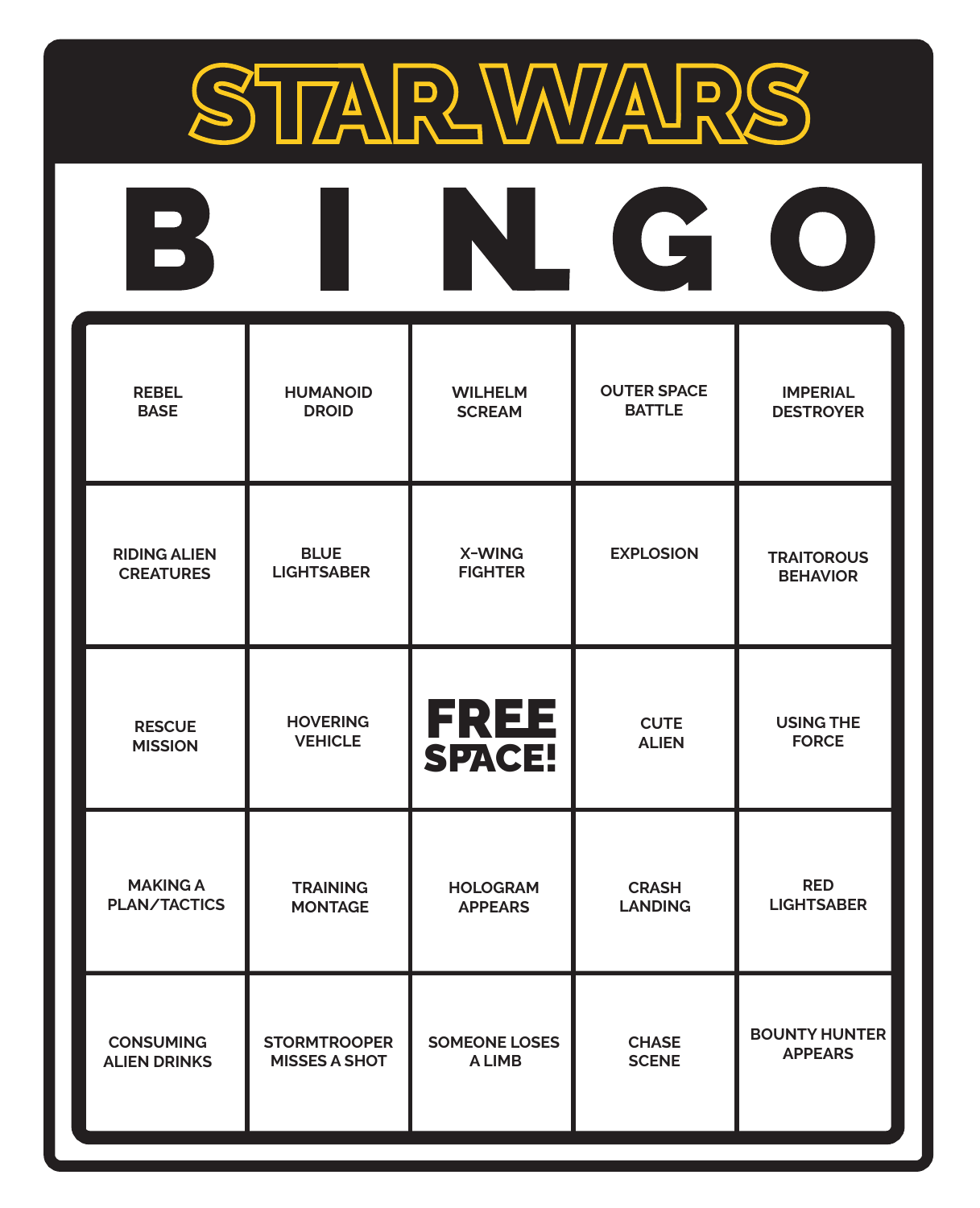

| B                    |                      |                       | G                   |                  |
|----------------------|----------------------|-----------------------|---------------------|------------------|
| <b>HOLOGRAM</b>      | <b>BOUNTY HUNTER</b> | X-WING                | <b>RED</b>          | <b>MAKING A</b>  |
| <b>APPEARS</b>       | <b>APPEARS</b>       | <b>FIGHTER</b>        | <b>LIGHTSABER</b>   | PLAN/TACTICS     |
| <b>TRAITOROUS</b>    | <b>CRASH</b>         | <b>BLUE</b>           | <b>RIDING ALIEN</b> | <b>EXPLOSION</b> |
| <b>BEHAVIOR</b>      | <b>LANDING</b>       | <b>LIGHTSABER</b>     | <b>CREATURES</b>    |                  |
| <b>HOVERING</b>      | <b>USING THE</b>     | <b>FREE</b><br>SPACE! | <b>CHASE</b>        | <b>RESCUE</b>    |
| <b>VEHICLE</b>       | <b>FORCE</b>         |                       | <b>SCENE</b>        | <b>MISSION</b>   |
| <b>TRAINING</b>      | <b>WILHELM</b>       | <b>STORMTROOPER</b>   | <b>CONSUMING</b>    | <b>REBEL</b>     |
| <b>MONTAGE</b>       | <b>SCREAM</b>        | <b>MISSES A SHOT</b>  | <b>ALIEN DRINKS</b> | <b>BASE</b>      |
| <b>SOMEONE LOSES</b> | <b>IMPERIAL</b>      | <b>HUMANOID</b>       | <b>OUTER SPACE</b>  | <b>CUTE</b>      |
| A LIMB               | <b>DESTROYER</b>     | <b>DROID</b>          | <b>BATTLE</b>       | <b>ALIEN</b>     |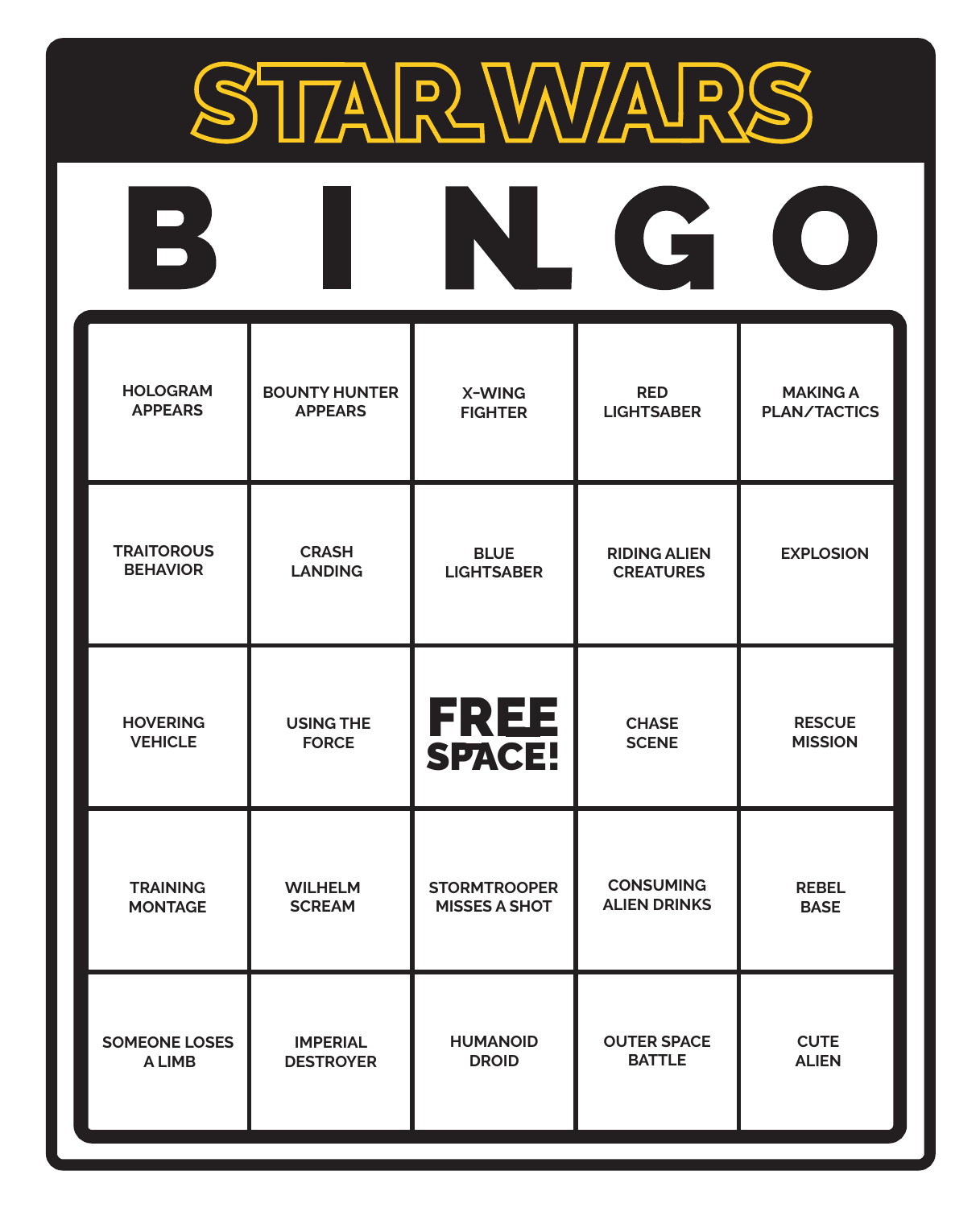

| $\mathbf{R}$      |                      |                       | G                   |                      |
|-------------------|----------------------|-----------------------|---------------------|----------------------|
| <b>USING THE</b>  | <b>REBEL</b>         | <b>CONSUMING</b>      | <b>EXPLOSION</b>    | <b>MAKING A</b>      |
| <b>FORCE</b>      | <b>BASE</b>          | <b>ALIEN DRINKS</b>   |                     | PLAN/TACTICS         |
| <b>RED</b>        | <b>CRASH</b>         | <b>BOUNTY HUNTER</b>  | <b>RIDING ALIEN</b> | <b>TRAITOROUS</b>    |
| <b>LIGHTSABER</b> | <b>LANDING</b>       | <b>APPEARS</b>        | <b>CREATURES</b>    | <b>BEHAVIOR</b>      |
| <b>CUTE</b>       | <b>STORMTROOPER</b>  | <b>FREE</b><br>SPACE! | <b>IMPERIAL</b>     | <b>OUTER SPACE</b>   |
| <b>ALIEN</b>      | <b>MISSES A SHOT</b> |                       | <b>DESTROYER</b>    | <b>BATTLE</b>        |
| <b>HOVERING</b>   | <b>HOLOGRAM</b>      | <b>TRAINING</b>       | <b>RESCUE</b>       | <b>HUMANOID</b>      |
| <b>VEHICLE</b>    | <b>APPEARS</b>       | <b>MONTAGE</b>        | <b>MISSION</b>      | <b>DROID</b>         |
| <b>BLUE</b>       | <b>CHASE</b>         | <b>WILHELM</b>        | X-WING              | <b>SOMEONE LOSES</b> |
| <b>LIGHTSABER</b> | <b>SCENE</b>         | <b>SCREAM</b>         | <b>FIGHTER</b>      | A LIMB               |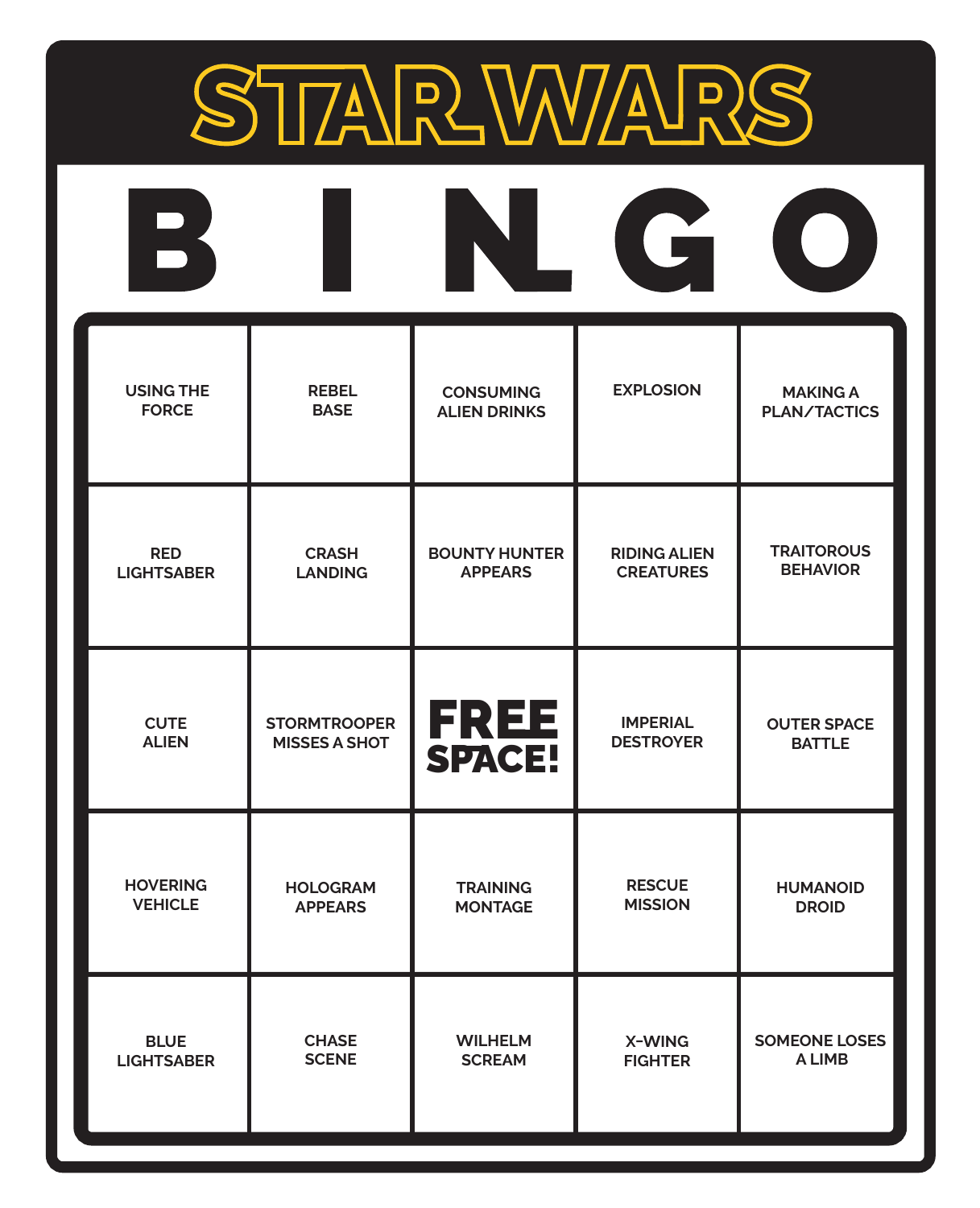

| $\mathbf{B}$        |                     |                       | G                    | $\begin{pmatrix} 1 \\ 1 \end{pmatrix}$ |
|---------------------|---------------------|-----------------------|----------------------|----------------------------------------|
| <b>HOVERING</b>     | <b>HOLOGRAM</b>     | <b>TRAINING</b>       | <b>STORMTROOPER</b>  | <b>OUTER SPACE</b>                     |
| <b>VEHICLE</b>      | <b>APPEARS</b>      | <b>MONTAGE</b>        | <b>MISSES A SHOT</b> | <b>BATTLE</b>                          |
| <b>BLUE</b>         | <b>RESCUE</b>       | <b>USING THE</b>      | <b>CUTE</b>          | <b>CRASH</b>                           |
| <b>LIGHTSABER</b>   | <b>MISSION</b>      | <b>FORCE</b>          | <b>ALIEN</b>         | <b>LANDING</b>                         |
| <b>WILHELM</b>      | <b>RED</b>          | <b>FREE</b><br>SPACE! | <b>SOMEONE LOSES</b> | <b>REBEL</b>                           |
| <b>SCREAM</b>       | <b>LIGHTSABER</b>   |                       | <b>ALIMB</b>         | <b>BASE</b>                            |
| <b>MAKING A</b>     | <b>RIDING ALIEN</b> | <b>CHASE</b>          | <b>BOUNTY HUNTER</b> | <b>EXPLOSION</b>                       |
| <b>PLAN/TACTICS</b> | <b>CREATURES</b>    | <b>SCENE</b>          | <b>APPEARS</b>       |                                        |
| <b>HUMANOID</b>     | X-WING              | <b>IMPERIAL</b>       | <b>TRAITOROUS</b>    | <b>CONSUMING</b>                       |
| <b>DROID</b>        | <b>FIGHTER</b>      | <b>DESTROYER</b>      | <b>BEHAVIOR</b>      | <b>ALIEN DRINKS</b>                    |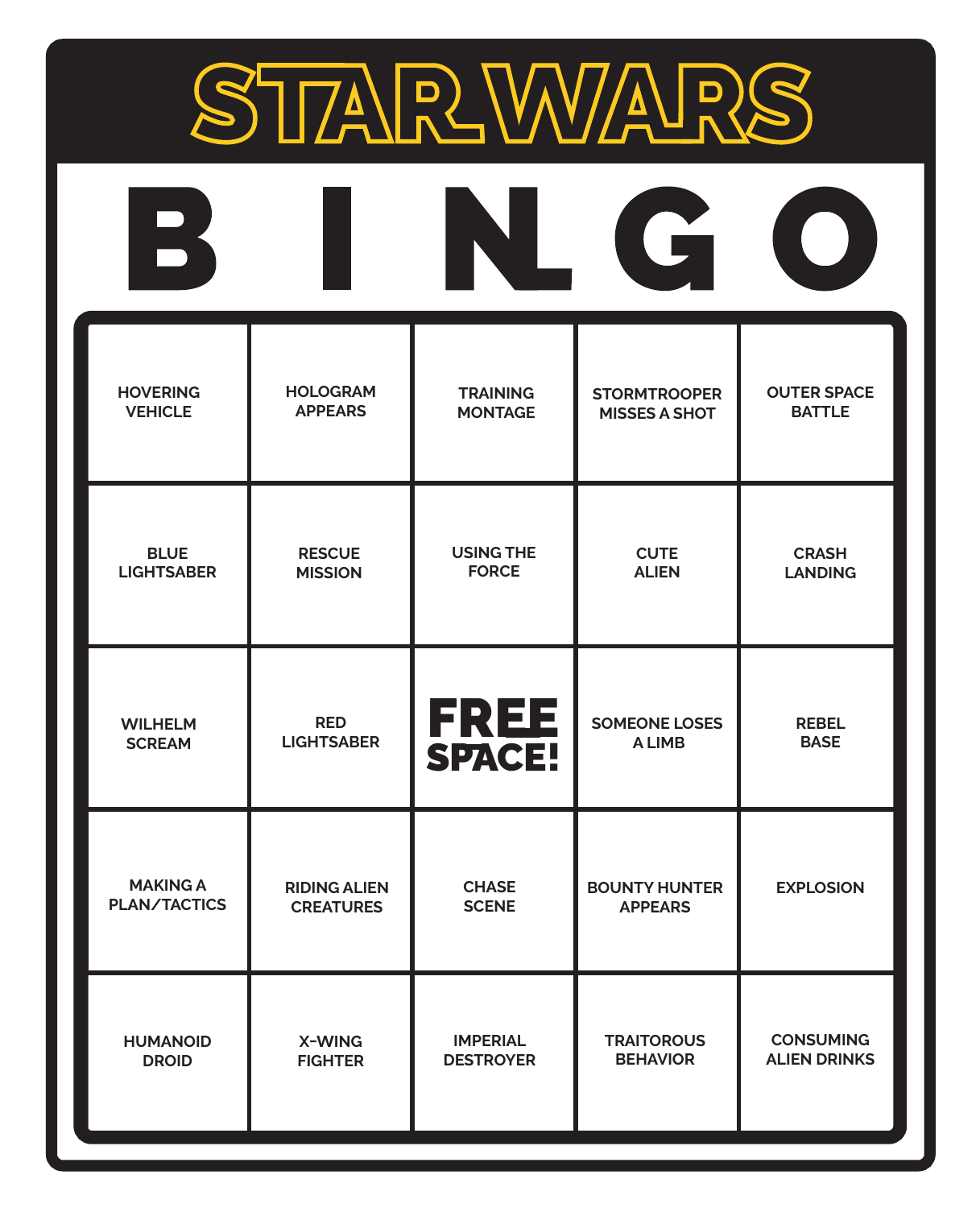

| $\mathbf{B}$       |                     |                       | G                    | $\begin{pmatrix} 1 & 1 \\ 1 & 1 \end{pmatrix}$ |
|--------------------|---------------------|-----------------------|----------------------|------------------------------------------------|
| <b>HOLOGRAM</b>    | <b>CHASE</b>        | <b>RESCUE</b>         | <b>IMPERIAL</b>      | <b>STORMTROOPER</b>                            |
| <b>APPEARS</b>     | <b>SCENE</b>        | <b>MISSION</b>        | <b>DESTROYER</b>     | <b>MISSES A SHOT</b>                           |
| <b>OUTER SPACE</b> | <b>CONSUMING</b>    | <b>HOVERING</b>       | <b>BOUNTY HUNTER</b> | <b>CUTE</b>                                    |
| <b>BATTLE</b>      | <b>ALIEN DRINKS</b> | <b>VEHICLE</b>        | <b>APPEARS</b>       | <b>ALIEN</b>                                   |
| <b>TRAITOROUS</b>  | <b>HUMANOID</b>     | <b>FREE</b><br>SPACE! | <b>CRASH</b>         | X-WING                                         |
| <b>BEHAVIOR</b>    | <b>DROID</b>        |                       | <b>LANDING</b>       | <b>FIGHTER</b>                                 |
| <b>REBEL</b>       | <b>RIDING ALIEN</b> | <b>EXPLOSION</b>      | <b>TRAINING</b>      | <b>USING THE</b>                               |
| <b>BASE</b>        | <b>CREATURES</b>    |                       | <b>MONTAGE</b>       | <b>FORCE</b>                                   |
| <b>WILHELM</b>     | <b>MAKING A</b>     | <b>RED</b>            | <b>BLUE</b>          | <b>SOMEONE LOSES</b>                           |
| <b>SCREAM</b>      | <b>PLAN/TACTICS</b> | <b>LIGHTSABER</b>     | <b>LIGHTSABER</b>    | A LIMB                                         |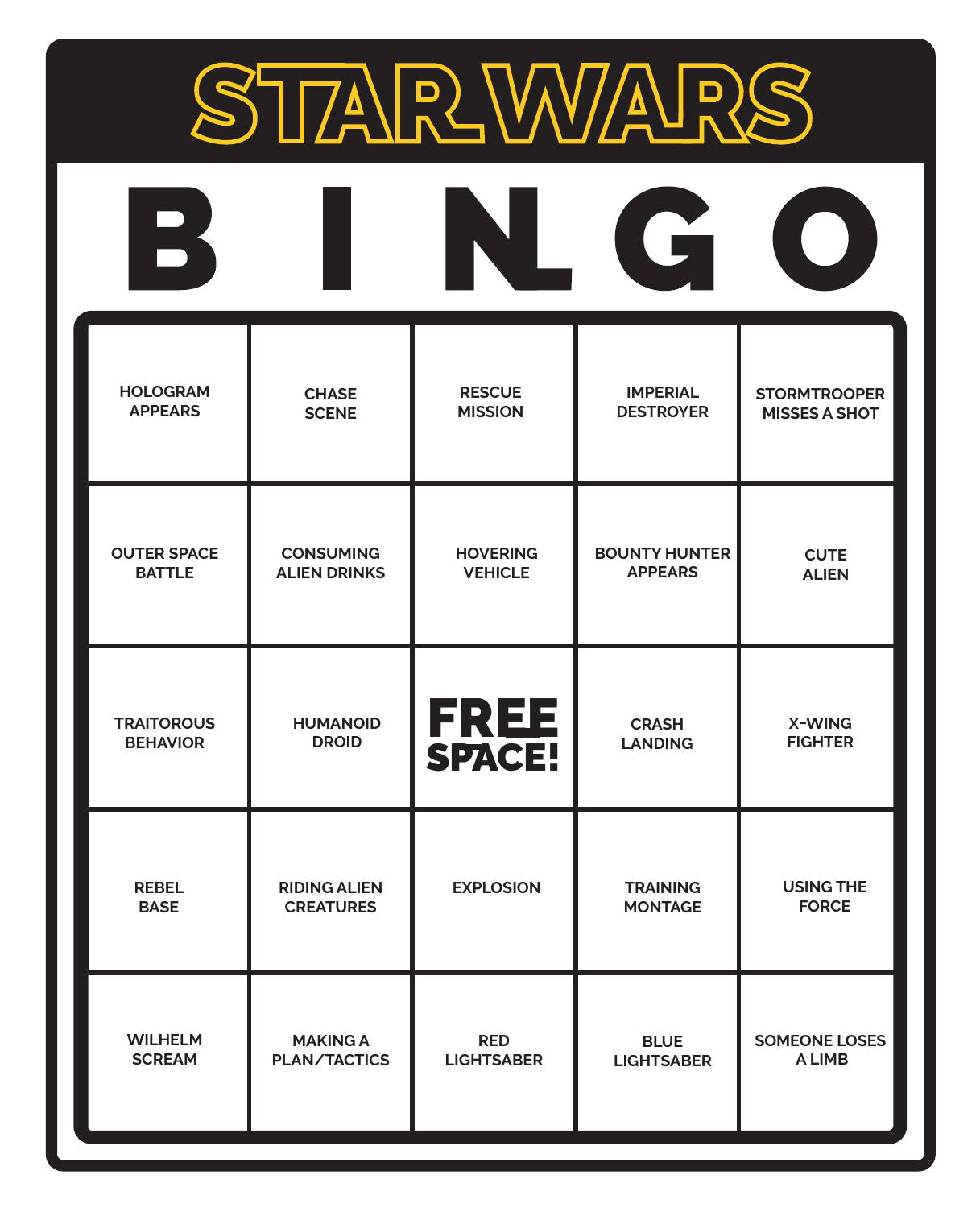

| $\mathbf{B}$        |                      |                       | G                   |                      |
|---------------------|----------------------|-----------------------|---------------------|----------------------|
| <b>HUMANOID</b>     | <b>TRAINING</b>      | <b>EXPLOSION</b>      | <b>CUTE</b>         | <b>REBEL</b>         |
| <b>DROID</b>        | <b>MONTAGE</b>       |                       | <b>ALIEN</b>        | <b>BASE</b>          |
| <b>HOLOGRAM</b>     | <b>OUTER SPACE</b>   | <b>STORMTROOPER</b>   | <b>MAKING A</b>     | <b>BLUE</b>          |
| <b>APPEARS</b>      | <b>BATTLE</b>        | <b>MISSES A SHOT</b>  | <b>PLAN/TACTICS</b> | <b>LIGHTSABER</b>    |
| <b>TRAITOROUS</b>   | <b>USING THE</b>     | <b>FREE</b><br>SPACE! | <b>RED</b>          | <b>BOUNTY HUNTER</b> |
| <b>BEHAVIOR</b>     | <b>FORCE</b>         |                       | <b>LIGHTSABER</b>   | <b>APPEARS</b>       |
| <b>RIDING ALIEN</b> | <b>SOMEONE LOSES</b> | <b>RESCUE</b>         | <b>IMPERIAL</b>     | <b>HOVERING</b>      |
| <b>CREATURES</b>    | <b>ALIMB</b>         | <b>MISSION</b>        | <b>DESTROYER</b>    | <b>VEHICLE</b>       |
| <b>CONSUMING</b>    | <b>WILHELM</b>       | X-WING                | <b>CRASH</b>        | <b>CHASE</b>         |
| <b>ALIEN DRINKS</b> | <b>SCREAM</b>        | <b>FIGHTER</b>        | <b>LANDING</b>      | <b>SCENE</b>         |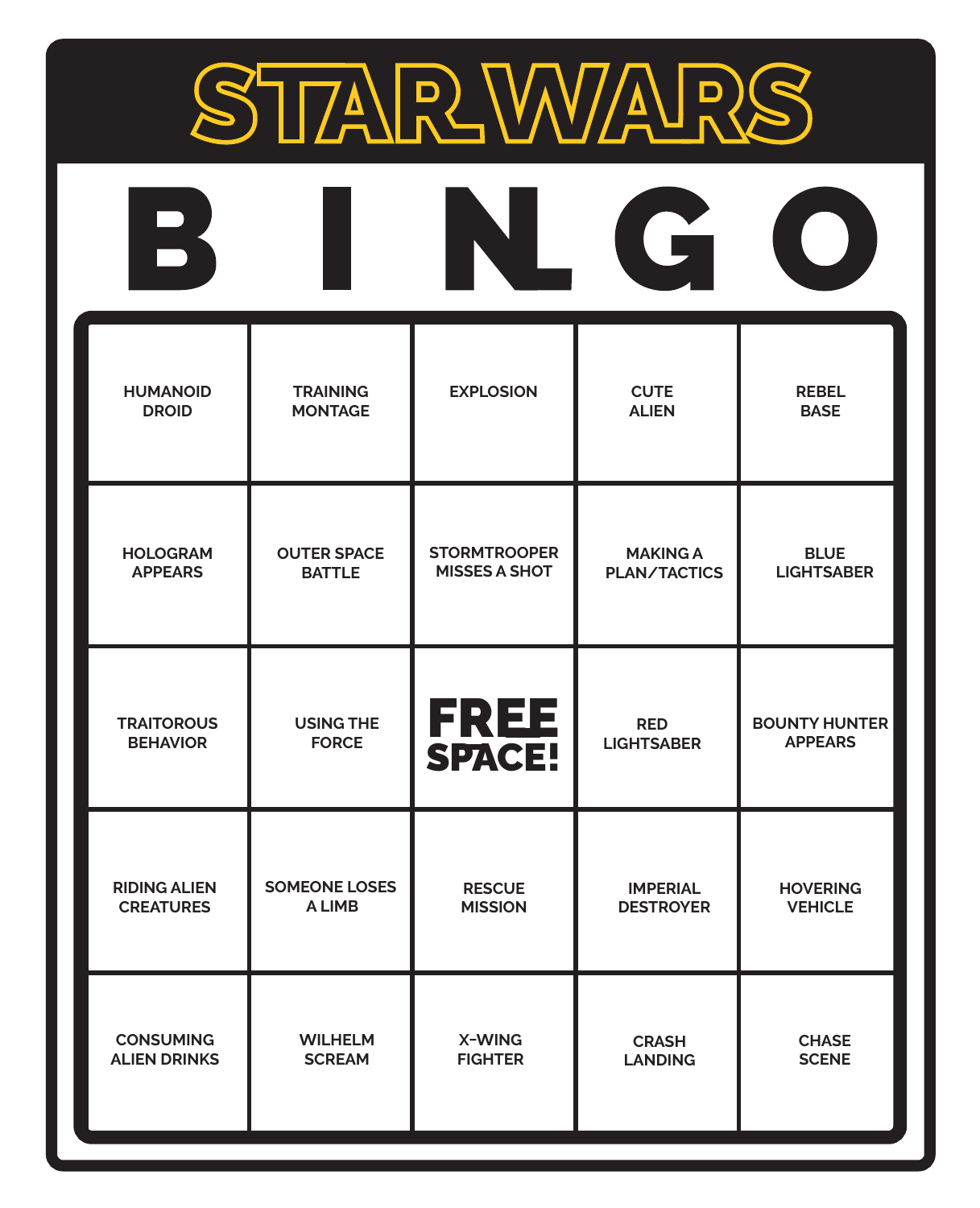

| $\mathbf{B}$         |                      |                  | G                 |                  |
|----------------------|----------------------|------------------|-------------------|------------------|
| <b>WILHELM</b>       | <b>BOUNTY HUNTER</b> | <b>IMPERIAL</b>  | <b>CRASH</b>      | X-WING           |
| <b>SCREAM</b>        | <b>APPEARS</b>       | <b>DESTROYER</b> | <b>LANDING</b>    | <b>FIGHTER</b>   |
| <b>TRAITOROUS</b>    | <b>HUMANOID</b>      | <b>HOLOGRAM</b>  | <b>RED</b>        | <b>REBEL</b>     |
| <b>BEHAVIOR</b>      | <b>DROID</b>         | <b>APPEARS</b>   | <b>LIGHTSABER</b> | <b>BASE</b>      |
| <b>CONSUMING</b>     | <b>RIDING ALIEN</b>  | <b>FREE</b>      | <b>USING THE</b>  | <b>CHASE</b>     |
| <b>ALIEN DRINKS</b>  | <b>CREATURES</b>     | <b>SPACE!</b>    | <b>FORCE</b>      | <b>SCENE</b>     |
| <b>STORMTROOPER</b>  | <b>OUTER SPACE</b>   | <b>TRAINING</b>  | <b>BLUE</b>       | <b>CUTE</b>      |
| <b>MISSES A SHOT</b> | <b>BATTLE</b>        | <b>MONTAGE</b>   | <b>LIGHTSABER</b> | <b>ALIEN</b>     |
| <b>MAKING A</b>      | <b>SOMEONE LOSES</b> | <b>HOVERING</b>  | <b>RESCUE</b>     | <b>EXPLOSION</b> |
| <b>PLAN/TACTICS</b>  | A LIMB               | <b>VEHICLE</b>   | <b>MISSION</b>    |                  |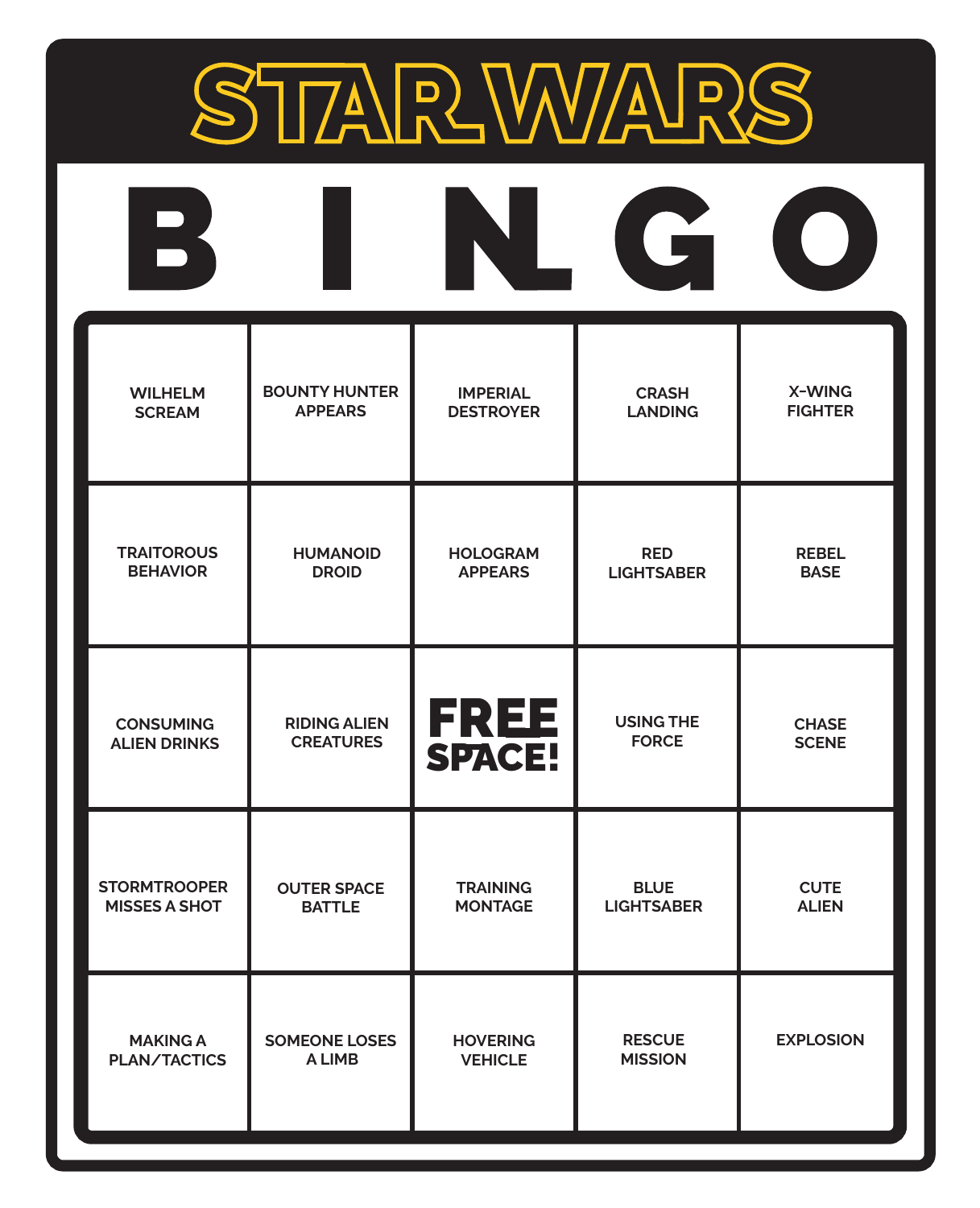

| $\overline{\phantom{a}}$ |                      |                       | G                |                     |
|--------------------------|----------------------|-----------------------|------------------|---------------------|
| <b>EXPLOSION</b>         | <b>BOUNTY HUNTER</b> | <b>BLUE</b>           | X-WING           | <b>HOLOGRAM</b>     |
|                          | <b>APPEARS</b>       | <b>LIGHTSABER</b>     | <b>FIGHTER</b>   | <b>APPEARS</b>      |
| <b>STORMTROOPER</b>      | <b>CHASE</b>         | <b>OUTER SPACE</b>    | <b>HOVERING</b>  | <b>RESCUE</b>       |
| <b>MISSES A SHOT</b>     | <b>SCENE</b>         | <b>BATTLE</b>         | <b>VEHICLE</b>   | <b>MISSION</b>      |
| <b>CUTE</b>              | <b>RIDING ALIEN</b>  | <b>FREE</b><br>SPACE! | <b>USING THE</b> | <b>TRAITOROUS</b>   |
| <b>ALIEN</b>             | <b>CREATURES</b>     |                       | <b>FORCE</b>     | <b>BEHAVIOR</b>     |
| <b>CONSUMING</b>         | <b>CRASH</b>         | <b>RED</b>            | <b>HUMANOID</b>  | <b>WILHELM</b>      |
| <b>ALIEN DRINKS</b>      | <b>LANDING</b>       | <b>LIGHTSABER</b>     | <b>DROID</b>     | <b>SCREAM</b>       |
| <b>REBEL</b>             | <b>SOMEONE LOSES</b> | <b>IMPERIAL</b>       | <b>TRAINING</b>  | <b>MAKING A</b>     |
| <b>BASE</b>              | <b>ALIMB</b>         | <b>DESTROYER</b>      | <b>MONTAGE</b>   | <b>PLAN/TACTICS</b> |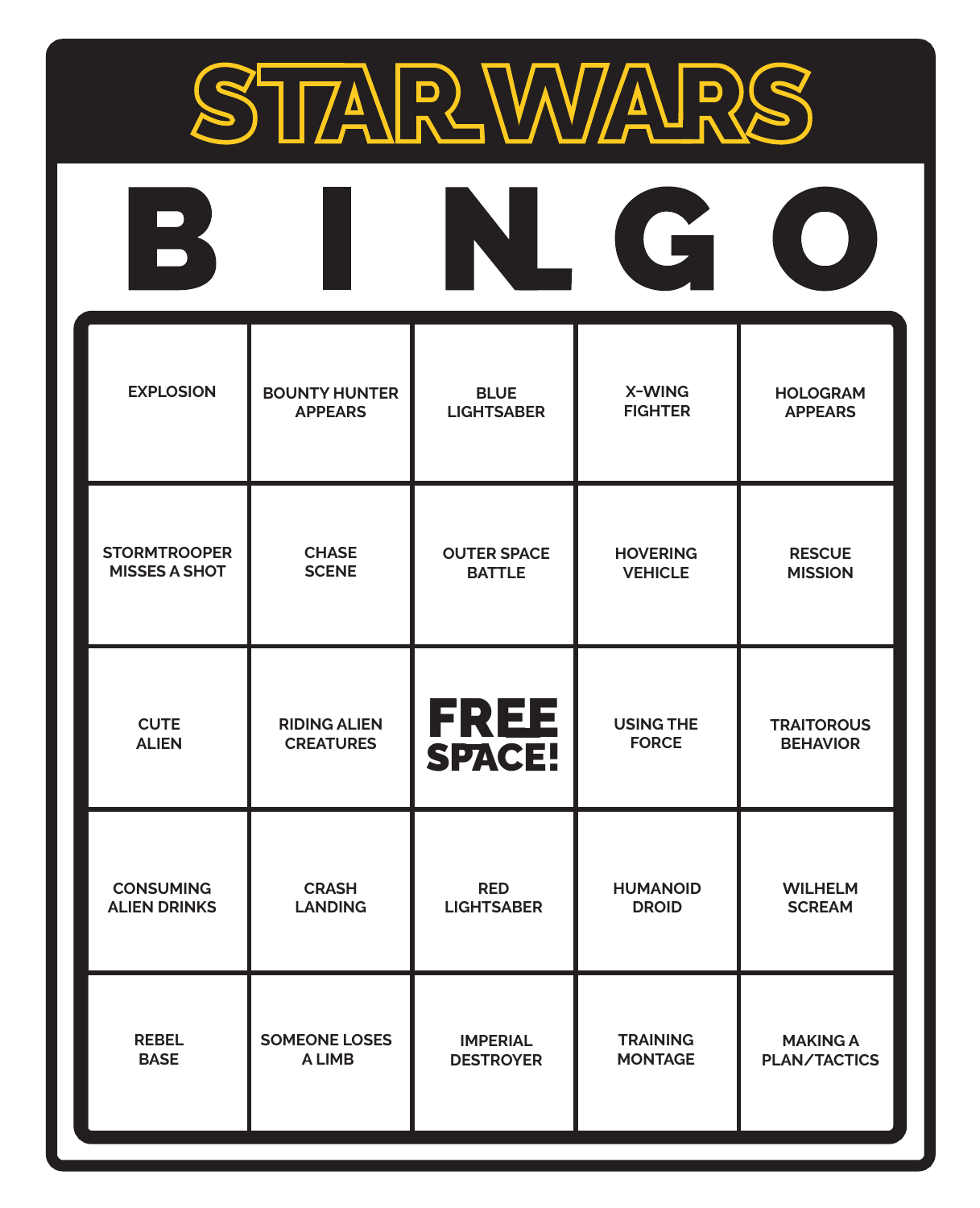

| $\overline{\phantom{a}}$ |                     |                      | G                    | $\blacksquare$     |
|--------------------------|---------------------|----------------------|----------------------|--------------------|
| X-WING                   | <b>RIDING ALIEN</b> | <b>CUTE</b>          | <b>STORMTROOPER</b>  | <b>HOLOGRAM</b>    |
| <b>FIGHTER</b>           | <b>CREATURES</b>    | <b>ALIEN</b>         | <b>MISSES A SHOT</b> | <b>APPEARS</b>     |
| <b>CONSUMING</b>         | <b>HOVERING</b>     | <b>USING THE</b>     | <b>MAKING A</b>      | <b>RED</b>         |
| <b>ALIEN DRINKS</b>      | <b>VEHICLE</b>      | <b>FORCE</b>         | <b>PLAN/TACTICS</b>  | <b>LIGHTSABER</b>  |
| <b>CRASH</b>             | <b>HUMANOID</b>     | <b>FREE</b>          | <b>RESCUE</b>        | <b>OUTER SPACE</b> |
| <b>LANDING</b>           | <b>DROID</b>        | <b>SPACE!</b>        | <b>MISSION</b>       | <b>BATTLE</b>      |
| <b>WILHELM</b>           | <b>BLUE</b>         | <b>IMPERIAL</b>      | <b>BOUNTY HUNTER</b> | <b>CHASE</b>       |
| <b>SCREAM</b>            | <b>LIGHTSABER</b>   | <b>DESTROYER</b>     | <b>APPEARS</b>       | <b>SCENE</b>       |
| <b>TRAINING</b>          | <b>EXPLOSION</b>    | <b>SOMEONE LOSES</b> | <b>REBEL</b>         | <b>TRAITOROUS</b>  |
| <b>MONTAGE</b>           |                     | <b>ALIMB</b>         | <b>BASE</b>          | <b>BEHAVIOR</b>    |